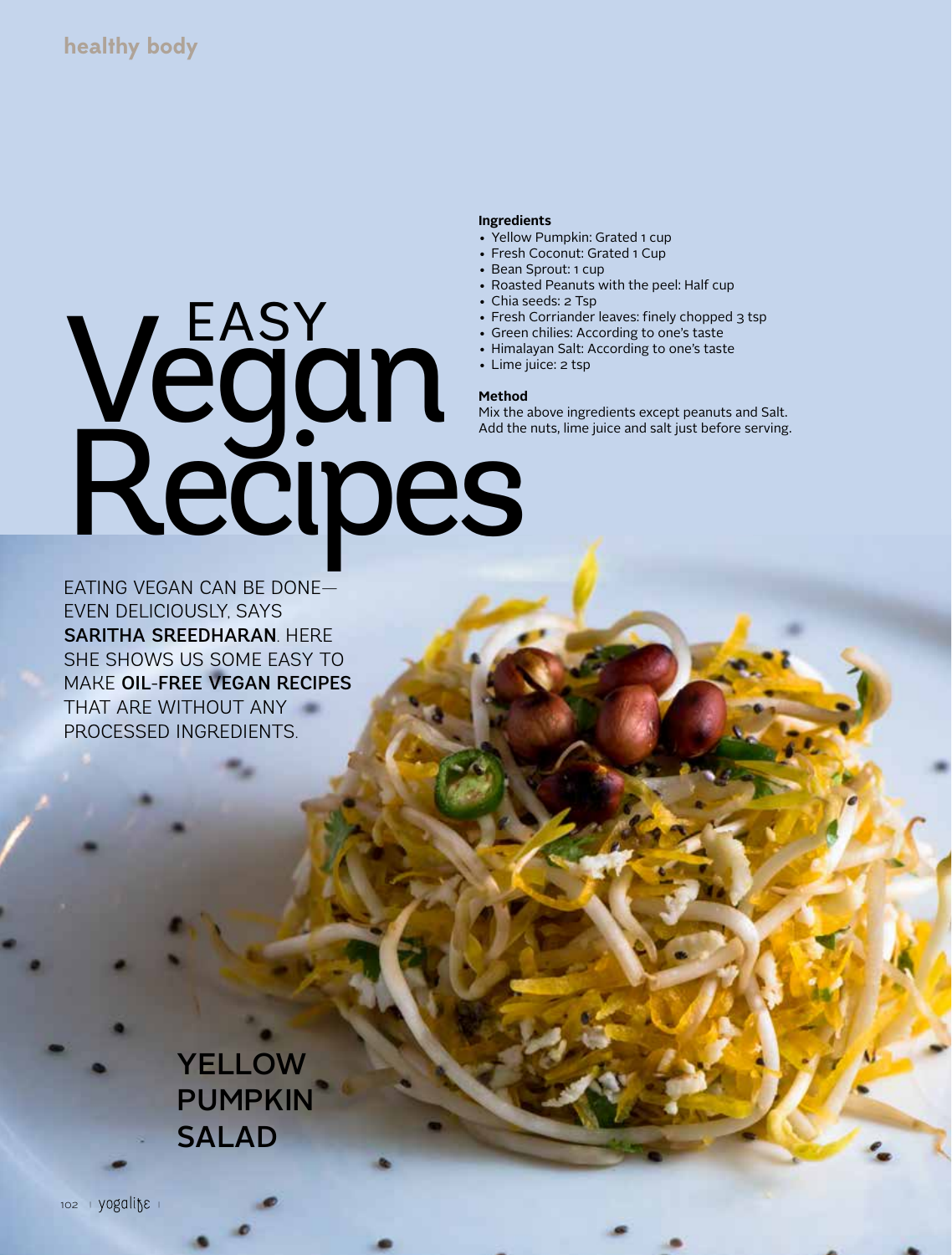### **healthy body**

## BLACK RICE **RISOTTC**

#### **Ingredients**

- Black Rice: 1 Cup
- 
- Garlic: 5 peeled
- Capsicum: 2
- 
- Pepper: Half tsp
- Himalayan Salt
- Italian Herbs • Pine nuts: Garnish

#### *Sauce*

Blend the cashews with black pepper and Himalayan salt.

#### **Method**

Soak the black rice for 30 minutes and cook in the pressure cooker with one portion of rice to 2 portions of water. Take a pan, add cooked black rice and half cup water. Once you see it cooking, add the cashew sauce to it. Add the herbs and Himalayan salt according to your taste. Once it gathers good consistency switch off the Stove. Fill the cooked Risotto in the deseeded bell peppers and Tomatoes. minutes at 180 degrees.

Note:Due to the nature of black rice, it gets dry very fast. Suggest to cook just before serving.

#### **Ingredients**

- Barnyard Millets: 1 cup cooked
- Carrot: Sliced finely
- Mushrooms: Stir fried
- Baby Radish: Sliced finely
- Pomegranate: Peeled

#### *Wet dressing*

- Pomegranate Juice: 2 Tsp
- Balsamic vinegar: 1 Tsp

#### *Dry Dressing*

- Red Chilli Flakes
- Himalayan Salt
- Herbs of our choice

#### **Method**

Cook the millets with a ratio one cup to 2 cups water. Once it cools down mix chopped spring onions to it. Display the sliced veggies in the desired pattern. Mix the wet dressing and dry dressing according to your taste. Just before serving add the dressing to the Salad and enjoy.

## MILLET MEAL REPLACER SALAD